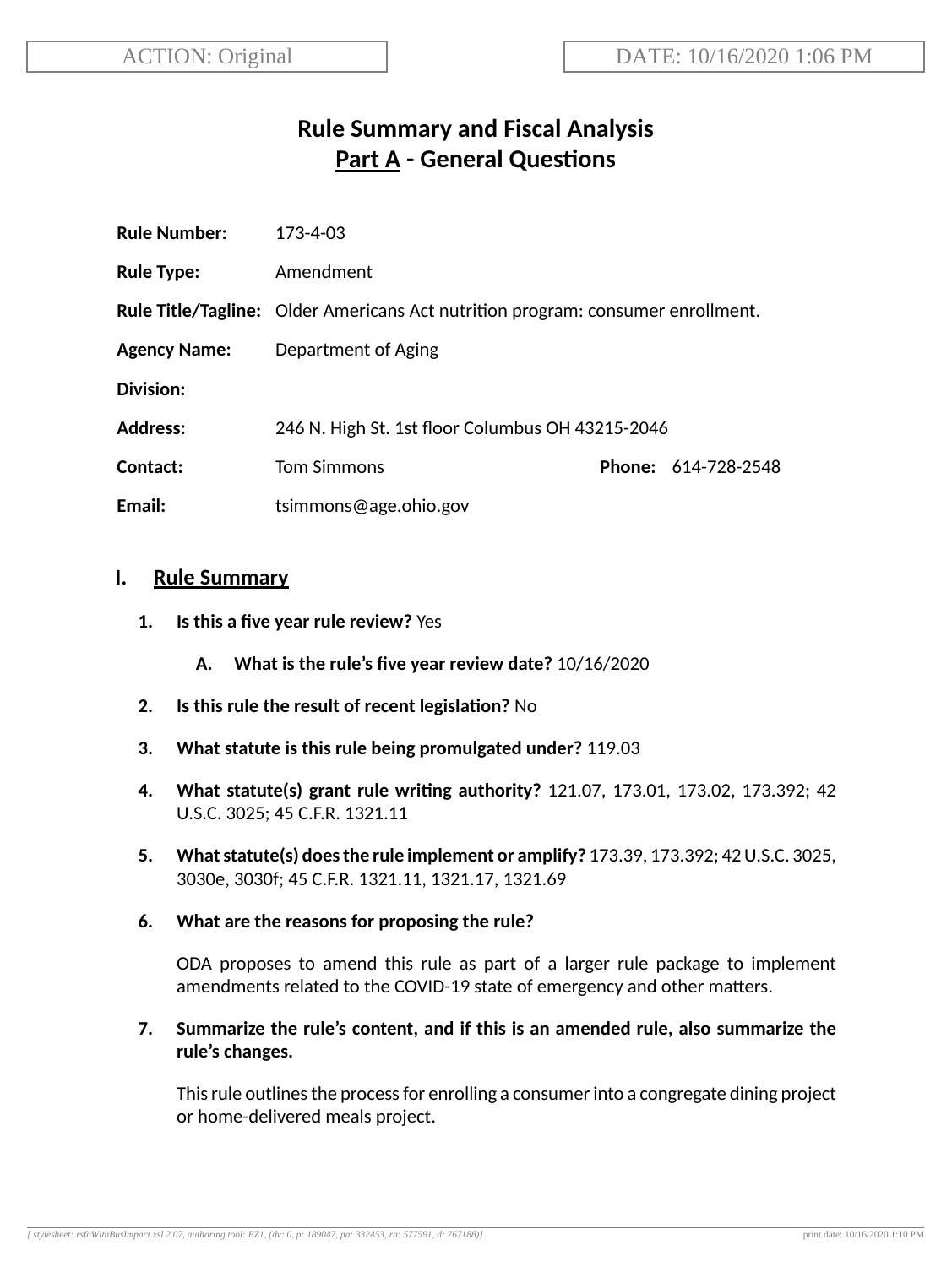ODA proposes to amend this rule to give providers flexibility to assess eligibility by telephone or video conference during a state of emergency declared by the governor.

- **8. Does the rule incorporate material by reference?** No
- **9. If the rule incorporates material by reference and the agency claims the material is exempt pursuant to R.C. 121.75, please explain the basisfor the exempon and how an individual can find the referenced material.**

*Not Applicable*

**10. If revising or re-filing the rule, please indicate the changes made in the revised or refiled version of the rule.**

*Not Applicable*

### **II. Fiscal Analysis**

**11. Please esmate the increase / decrease in the agency's revenues or expenditures in the current biennium due to this rule.**

This will have no impact on revenues or expenditures.

\$0.00

The proposed amendment to thisrule will not affect the biennial budget that the Ohio General Assembly established for ODA in H.B. 166 (133rd G.A.).

#### 12. What are the estimated costs of compliance for all persons and/or organizations **directly affected by the rule?**

ODA's proposed amendments to this rule will not create any cost of compliance for any person or organization directly affected by this rule. ODA's proposed amendments will give providers flexibility to maintain social distancing during a state of emergency declared by the governor. For more information, please review the business impact analysis.

- **13. Does the rule increase local government costs? (If yes, you must complete an RSFA Part B).** No
- **14. Doesthe rule regulate environmental protecon? (If yes, you must complete an RSFA Part C).** No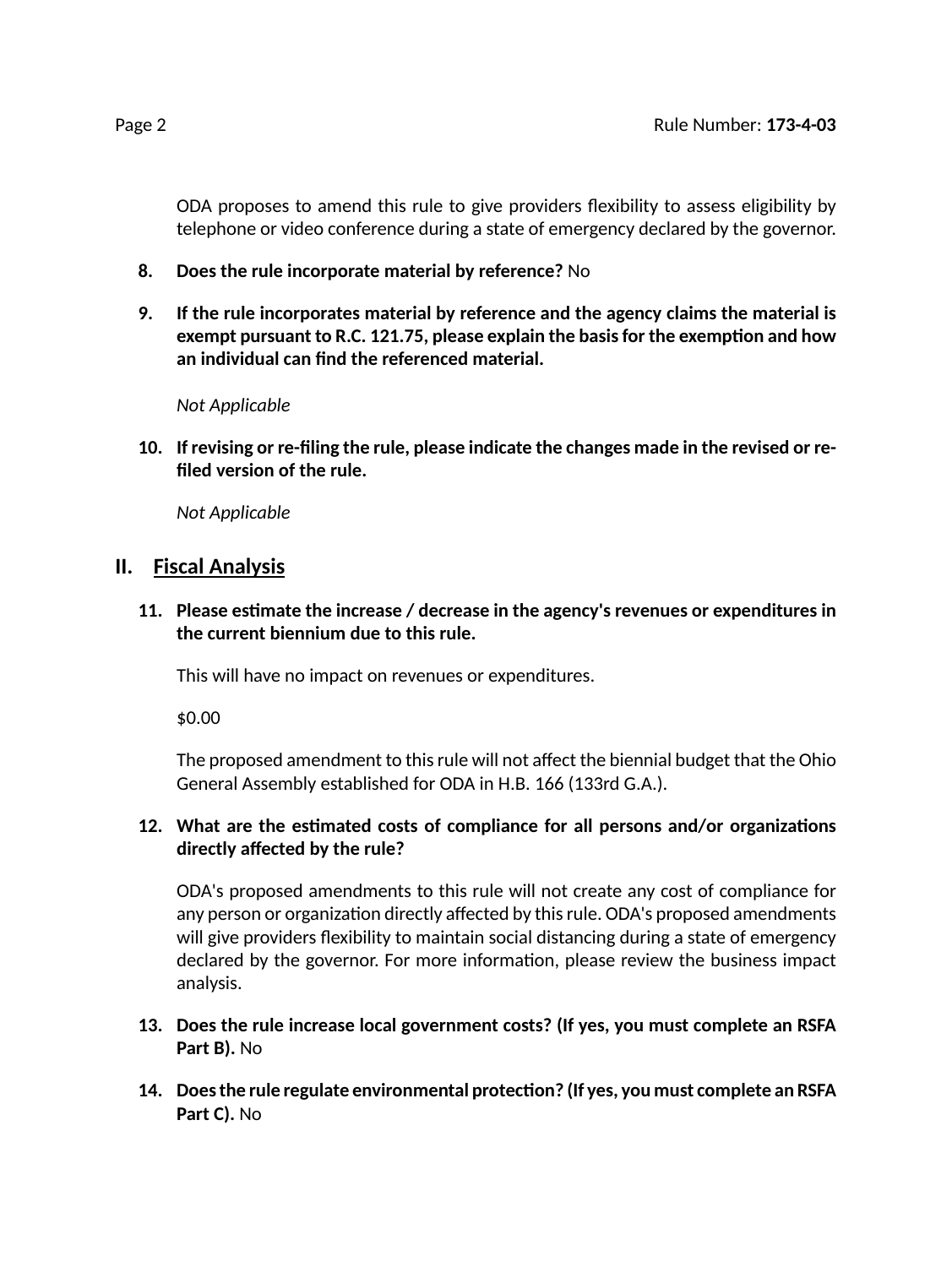**15. If the rule imposes a regulaon fee, explain how the fee directly relates to your agency's cost in regulang the individual or business.**

Not Applicable

## **III.** Common Sense Initiative (CSI) Questions

- **16. Was this rule filed with the Common Sense Iniave Office?** Yes
- **17. Does this rule have an adverse impact on business?** Yes
	- **A. Does this rule require a license, permit, or any other prior authorizaon to engage in or operate a line of business?** No
	- **B. Does this rule impose a criminal penalty, a civil penalty, or another sancon, or create a cause of acon, for failure to comply with its terms?** No
	- **C. Does this rule require specific expenditures or the report of informaon as a** condition of compliance? Yes

This rule requires providers in a nutrition project to verify the eligibility of consumer's meals for payment with Older Americans Act funds. ODA's proposed amendments will give providers flexibility to maintain social distancing during a state of emergency declared by the governor. For more information, please review the business impact analysis.

**D. Is it likely that the rule will directly reduce the revenue or increase the expenses of the lines of business of which it will apply or applies?** No

# **IV.** Regulatory Restrictions (This section only applies to agencies indicated in **R.C. 121.95 (A))**

- **18. Are you adding a new or removing an exisng regulatory restricon as defined in R.C. 121.95?** No
	- **A. How many new regulatory restricons do you propose adding?**

Not Applicable

**B. How many exisng regulatory restricons do you propose removing?**